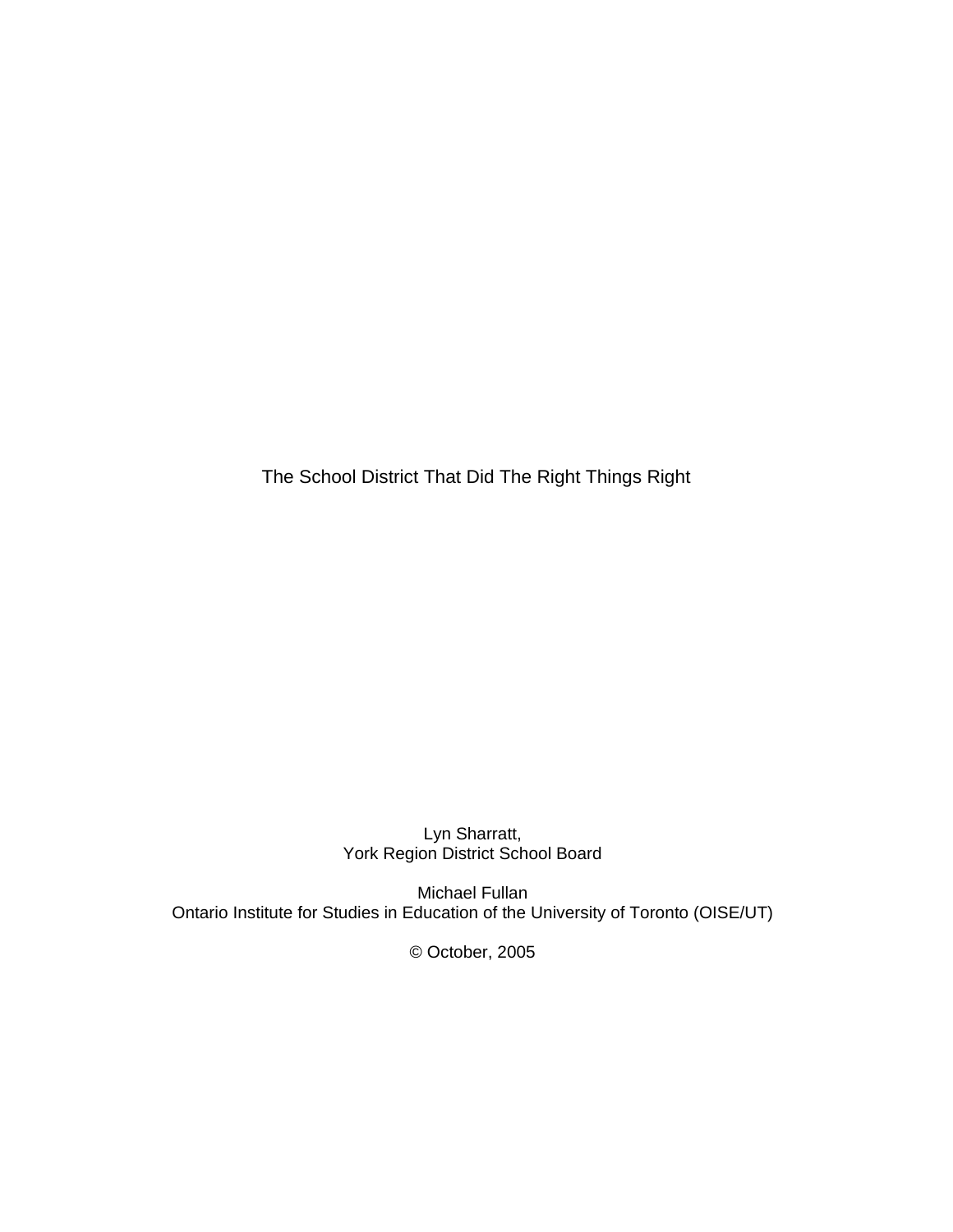This is a mystery story. It is about a district that apparently did the right things but seemed not to get commensurate results across all classrooms and schools. In this paper we look closely at the details and discover a very important lesson about district-wide reform. The district is York Region District School Board (YRDSB) which is a large multicultural district just north of Toronto, Ontario. YRDSB is a rapidly growing district with a diverse sociocultural and linguistic population with over 100 different languages spoken in York's schools. The school board has been opening, on average, at least 5 elementary schools a year for the last five years. There are a total of 140 elementary schools and 27 secondary schools with over 108,000 students in total and 8,000 teachers.

District wide reform has become increasingly important over the past decade as educational leaders have sought to achieve larger-scale, sustainable school improvement across the system. Our paper delves deeper into what such reform looks like, and what we must do to obtain substantial success in student learning.

We don't provide here a review of the research on school district reform (for lessons learned from several cases see Fullan, Bertani, and Quinn, 2004). One recent major study, however, puts our paper in perspective. The Cross City Campaign for Urban School Reform (2005) contains case studies of reform in Chicago, Milwaukee, and Seattle. All three systems had the attention of political leaders at all levels of the system; all focused on many of the "right things" like literacy and math, used obvious choice strategies such as concentration on 'assessment for learning' data, invested heavily in professional development, developed new leadership, and focused on system-wide change.

And they had money—Seattle 35 million in external funds, Milwaukee with extra resources and flexibility, and Chicago with huge amounts of additional funds. There was great pressure, but success was not expected overnight. Decision makers and the public would have been content to see growing success over a five or even ten-year period. It would seem that the conditions were ideal to accomplish significant reform. Yet there was not corresponding success. The upfront conclusion of the case study evaluators: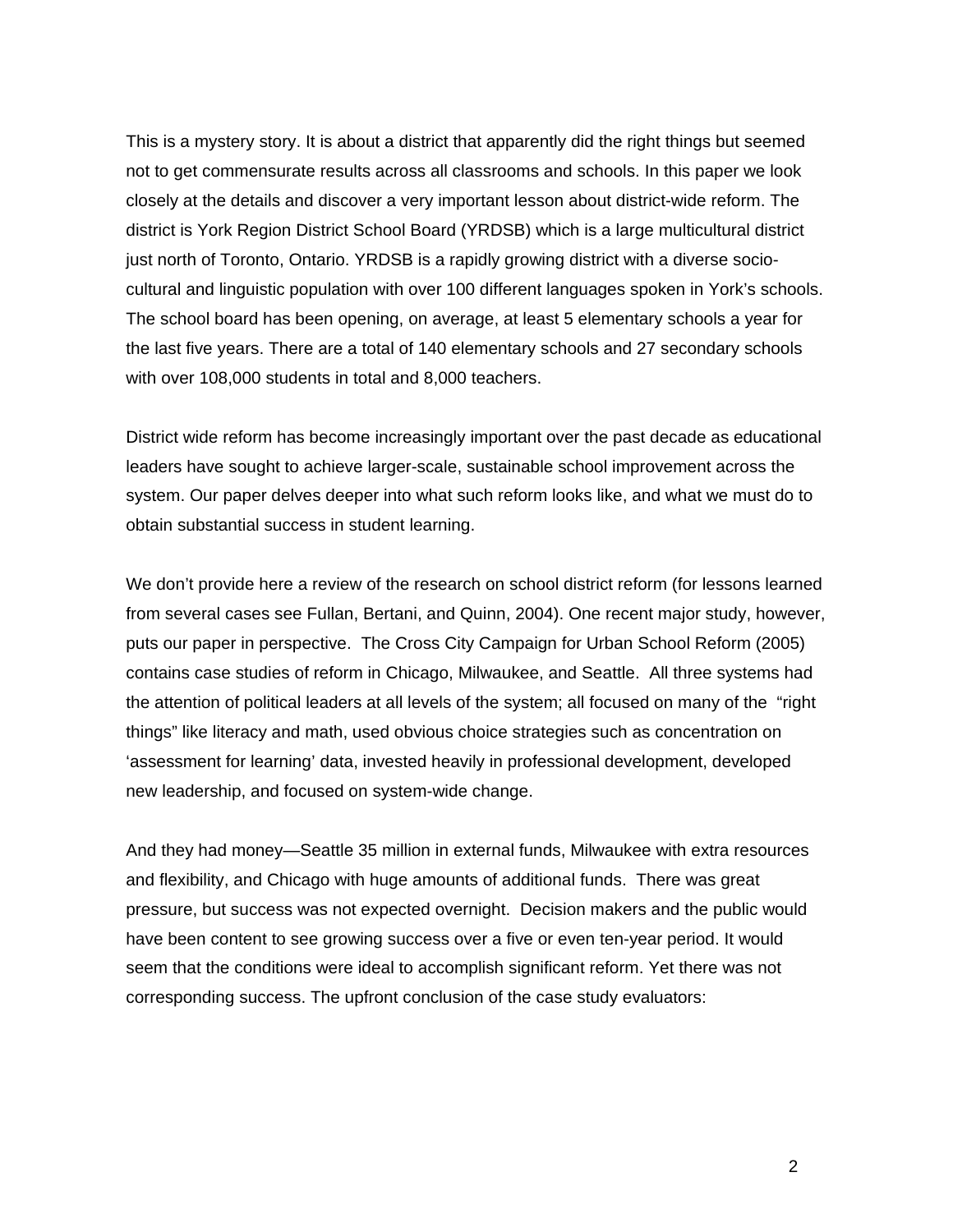The three districts we studied had decentralized resources and authority to the schools in different ways and had undergone significant organizational changes to facilitate their ambitious, instructional improvement plans. The unfortunate reality for the many principals and teachers we interviewed is that the districts were unable to change and improve practice on a large scale (Cross City Campaign, 2005:4).

Pursuing these curious findings, i.e., seemingly doing the right things and not getting results, our paper gets inside district reform in a way that explains why doing the apparent right things is not sufficient. We address this mystery in four sections: the right model; the wrong results (or were they?); Diamonds are in the details; and next steps.

## **The Right Model**

In 1999 when the district began its improvement strategy in earnest, the Director of Education, Bill Hogarth, set out to develop the best possible model for reform drawing heavily on external ideas but developing a capacity from within the district to lead the reform with a critical mass of leaders at all levels of the district: Hogarth focused the system by stating that all students will read by the end of Grade One. At this point, the district with support from School Plans for Continuous Improvement, decided to focus on improving literacy through a model which came to be known as the Literacy Collaborative (LC). Key features of the approach (Sharratt, 2001) included:

- A clearly articulated vision and commitment to a system literacy priority for all students which is continually communicated to everyone in the system;
- A system-wide comprehensive plan and framework for continuous improvement (SPCI);
- Using data to drive instruction and determine resources;
- Building administrator and teacher capacity to teach literacy for **all** students; and,
- Establishing professional learning communities at all levels of the system and beyond the district.

The district developed a strong team of Curriculum Coordinators and Consultants, all focused on literacy, and also linked into external expertise, particularly with the Ontario Institute for Studies in Education of the University of Toronto (OISE/UT). Assessment of the effectiveness of the implementation was evaluated annually (Mascall, B., Rolheiser, C.,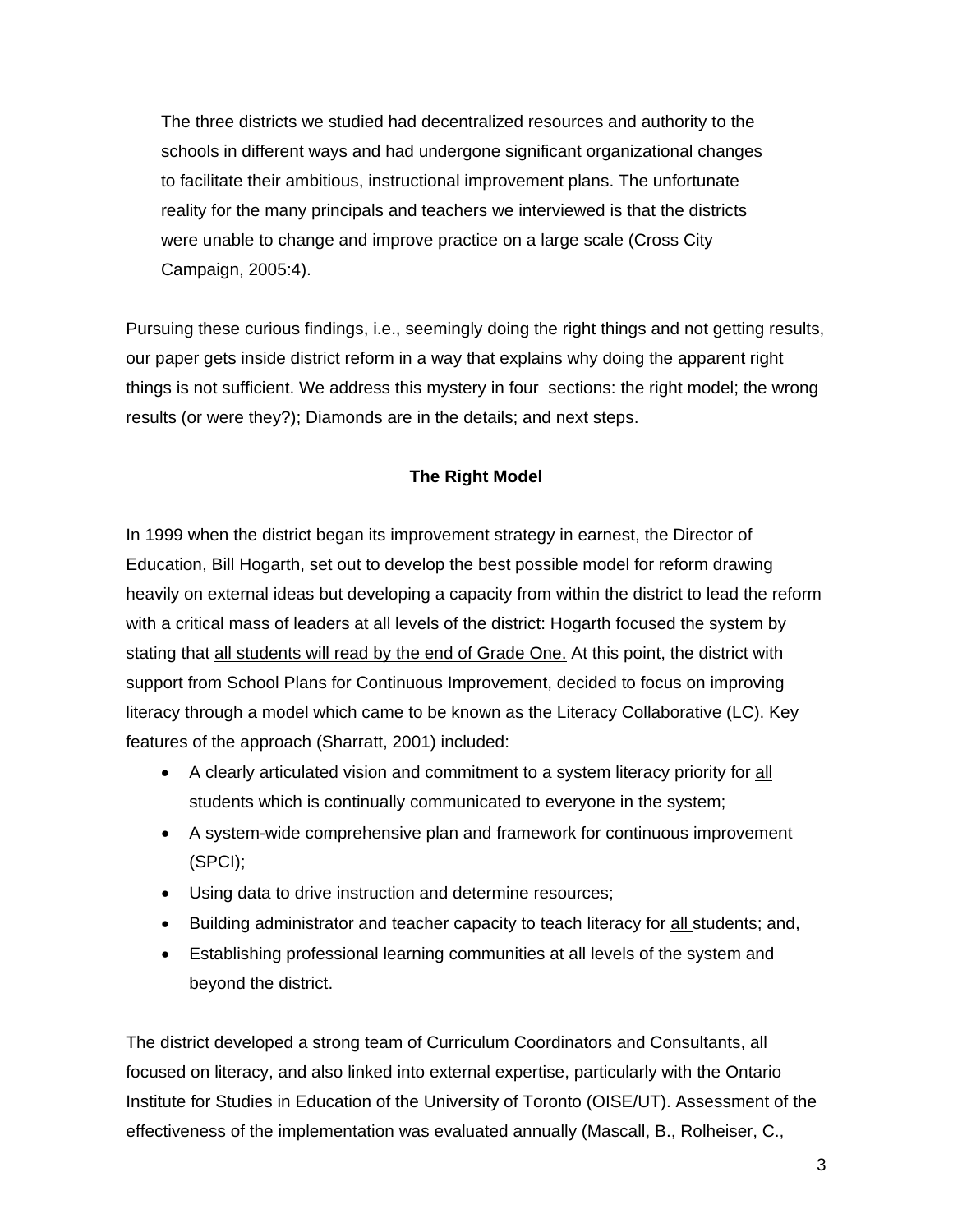Wallace, D., Anderson, C., and Fullan, M., 2005). Capacity-building focused on assessment, literacy, instructional strategies, and on change management. Capacity-building means any strategy that develops the collective efficacy of a group to raise the bar and close the gap of student achievement through 1) new knowledge competencies and skills, 2) enhanced resources, and 3) greater motivation. The operative word is *collective* – what the group can do whether it be a given school or indeed the whole district to raise the bar and close the gap of student achievement.

The district has invested in on-going, systematic professional development in literacy, assessment literacy, knowledge of the learner, and instructional intelligence, as well as professional learning focusing on change knowledge (understanding the change process, dealing with resistance, building professional learning communities, leadership and facilitation skills, and the like). The full blown model is shown in Figure 1 below.



Figure 1. Literacy Collaborative Vision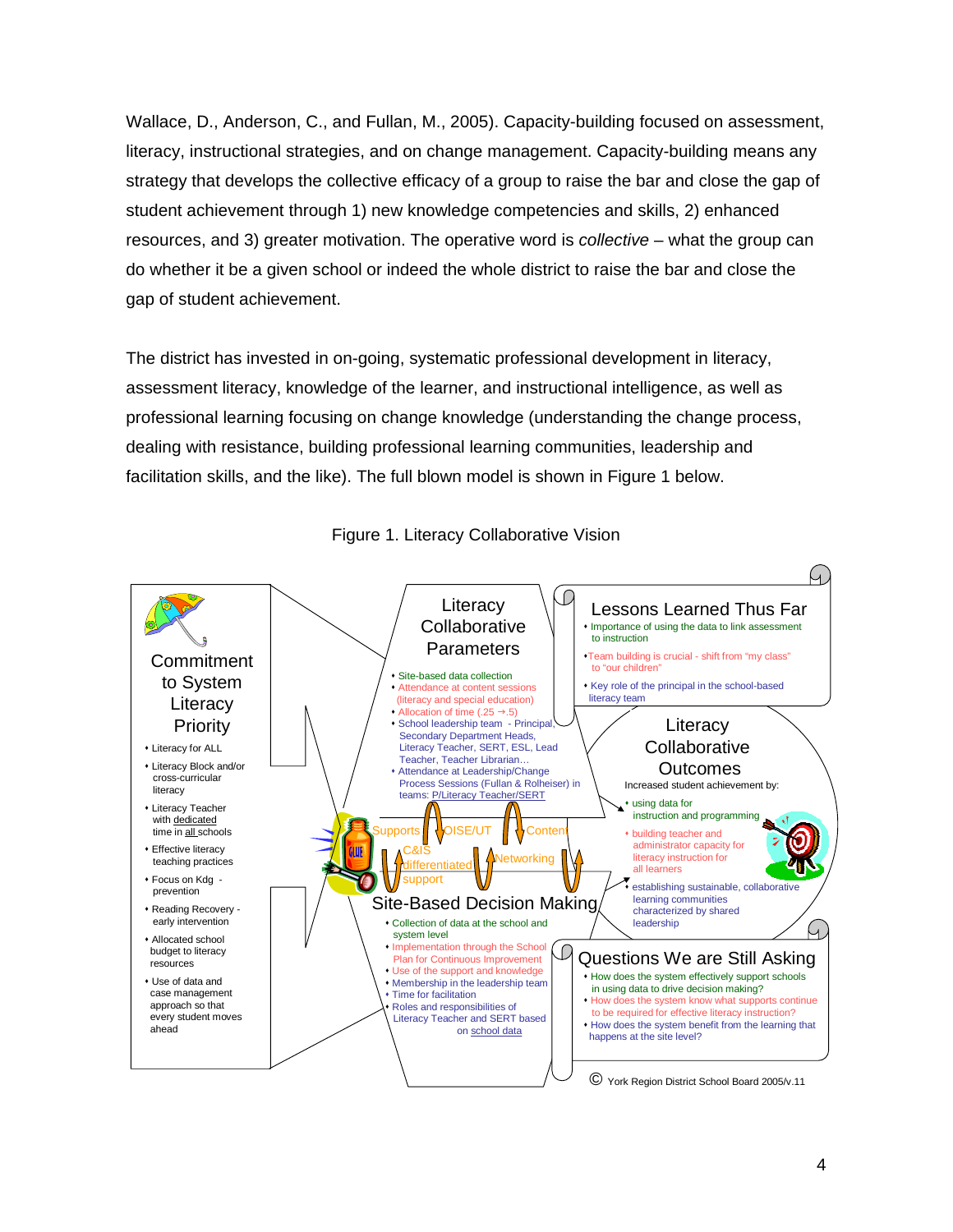The model may appear overwhelming and we do not intend to explain it in detail here. In fact, the model was developed over time and is presented and discussed on an ongoing basis within the system to clarify the overall vision and approach. Our point here is that the model is explicit and comprehensive. It reflects and guides the work of the district and is used by instructional leaders at all levels of the system.

More specifically, the strategy involved developing and supporting school literacy teams, starting with an initial cohort in 2001-2002 and adding schools over a four year period until all schools in the district were involved, elementary and secondary. Each school team consisted of three people - the principal, the Literacy Teacher (a leadership role typically released for .50 to 1.0 time to work along-side the principal and teachers during the school day) and the Special Education Resource Teacher (SERT). The teams committed to participating in regional literacy professional development once a month and in change knowledge sessions, led by Carol Rolheiser and Michael Fullan, about 5-6 times a year.

The cohorts joined LC, starting with the most disadvantaged elementary schools. In 2001- 2002, 17 elementary schools formed the first cohort; 21 schools were added in 2002-2003; 45 in 2003-2004, and the remaining 57 schools joined in 2004-2005. Thus, by 2005 all schools were involved, including all 27 secondary schools. There is a longstanding saying in the change literature that "change is a process not an event". Such a process was actualized in York Region District School Board, not just because the professional development sessions were continuous over multiple years, but also because the strategy required school teams, working with their staffs, to apply ideas in between sessions and to continually build them into everyday practice. It was what happened in the schools in between sessions that counted. Ideas were constantly applied and discussed as the district emphasized "learning in context" i.e. learning by applying new ideas and building on them.

In short, the model was based on best knowledge. Comprehensive in coverage, the model was constantly shared and refined with all stakeholders---the school teams, the curriculum consultant/coordinator staff, the community, school board trustees, and the system as a whole. Moreover there was a multi-year commitment funded at the Board table and outlined in a comprehensive System Plan for Continuous Improvement (SPCI) so that the district stayed on course with the strategy. There was no mistaking that LC was clearly the system priority.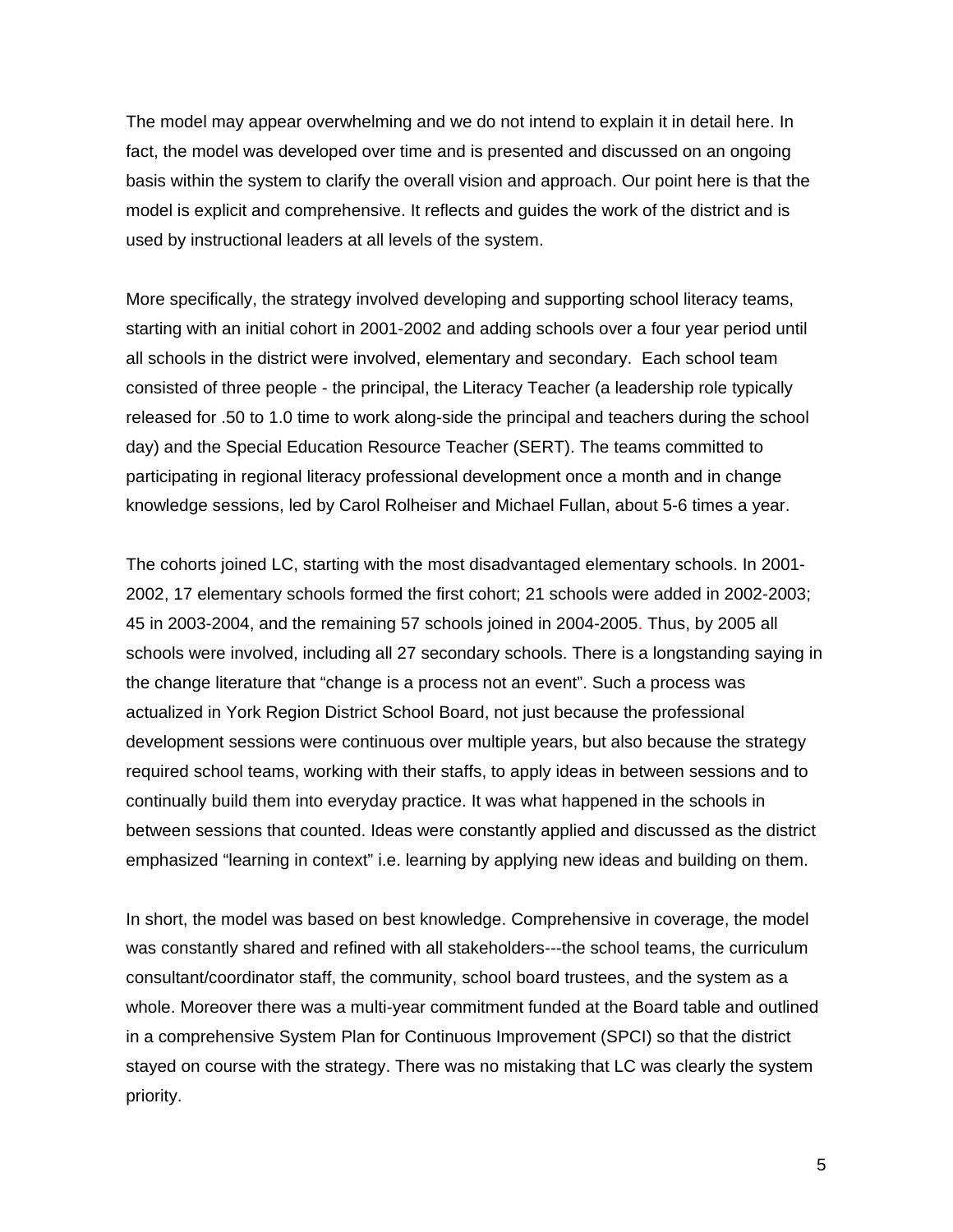Each June the district organizes a Literacy Learning Fair in which the literacy leadership teams from all LC schools, present what they have accomplished and learned. Schools must report on the three goals of LC: increasing students' achievement by:

- using data to drive instruction and the selection of resources;
- building administrators' and teachers' capacity for successful classroom instruction; and,
- establishing professional learning communities across the district.

The Literacy Learning Fair is part celebration and part pressure and support to keep reaching new levels of achievement. If there was ever a district that got it right and was engaged in continuous reflection and development, York Region would be it. So, what results are they getting?

# **The Wrong Results (or were they?)**

York Region, as we have said, is strongly committed to the moral purpose of raising the bar and closing the gap of student achievement so it is a major interest to find out how they are doing relative to literacy achievement of its students. The Education Quality and Accountability Office (EQAO) is an arms-length government agency charged with assessing and communicating on the achievement of all students in Ontario including for example, the literacy performance of Grade 3 and Grade 6 students. We do not hold EQAO results as the only measure of achievement—in fact, YRDSB's assessment for learning strategy relies heavily on a range of daily diagnostic, and formative, assessment strategies. Nonetheless, as a standardized assessment, EQAO scores are a significant barometer of progress over time.

First let's examine the EQAO results for Grade 3 (reported as the percentage of students who achieved levels 3 and 4, which is the province's standard of proficiency). Figures 2 and 3 provide the results, by LC cohort group, district average, and provincial average.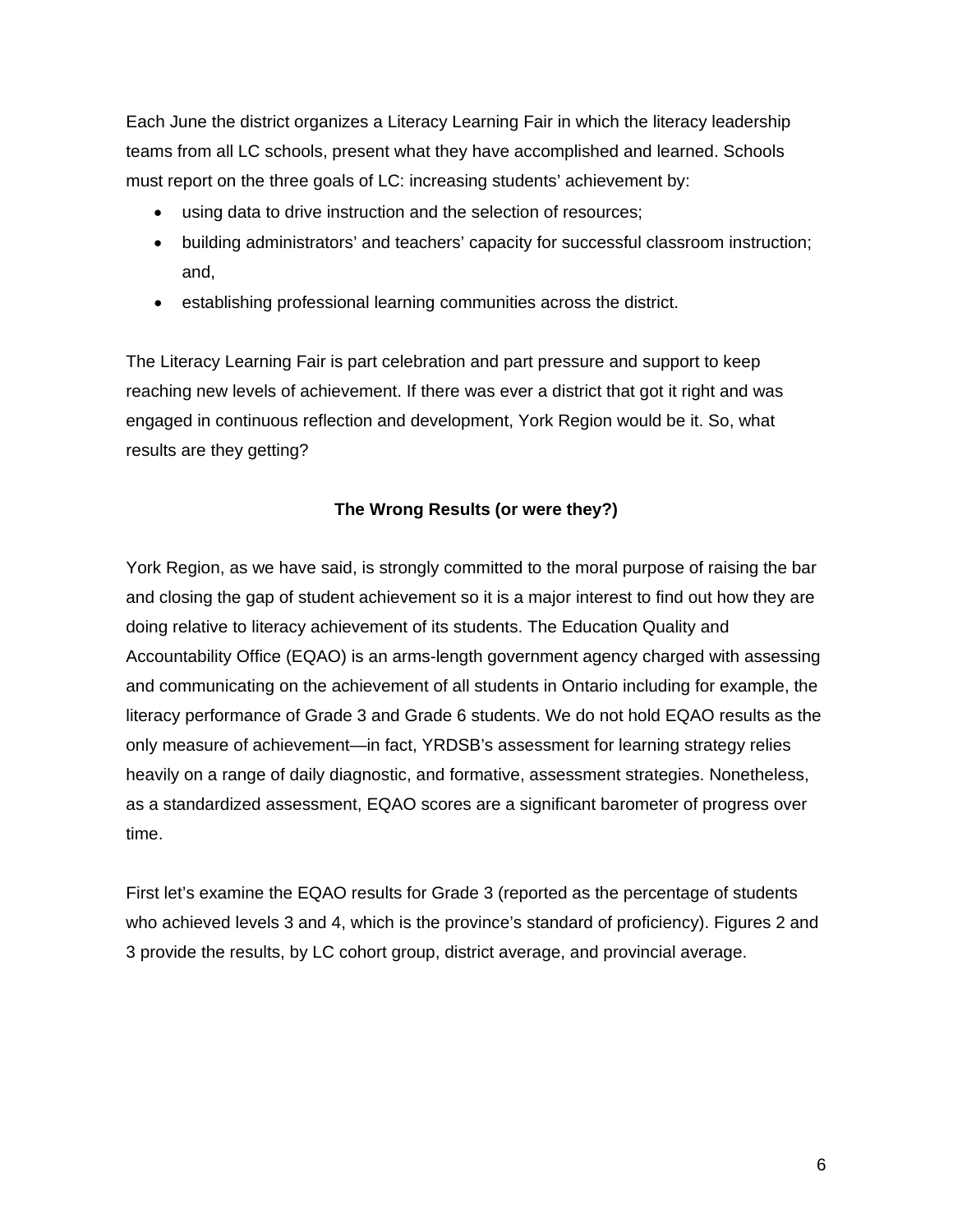



\*: Weighted results of 1998-99, 1999-00 and 2000-01 school years.



**Figure 3. Grade 3 EQAO Writing Results of LC Schools**

\*: Weighted results of 1998-99, 1999-00 and 2000-01 school years.

It can be seen that cohorts 1 (17 schools) and 2 (21 schools) did only moderately better than the third and fourth cohorts. In Grade 3 Reading, for example, the first two LC cohorts moved from some 57/52 % to 61/64%, compared to the second two cohorts which advanced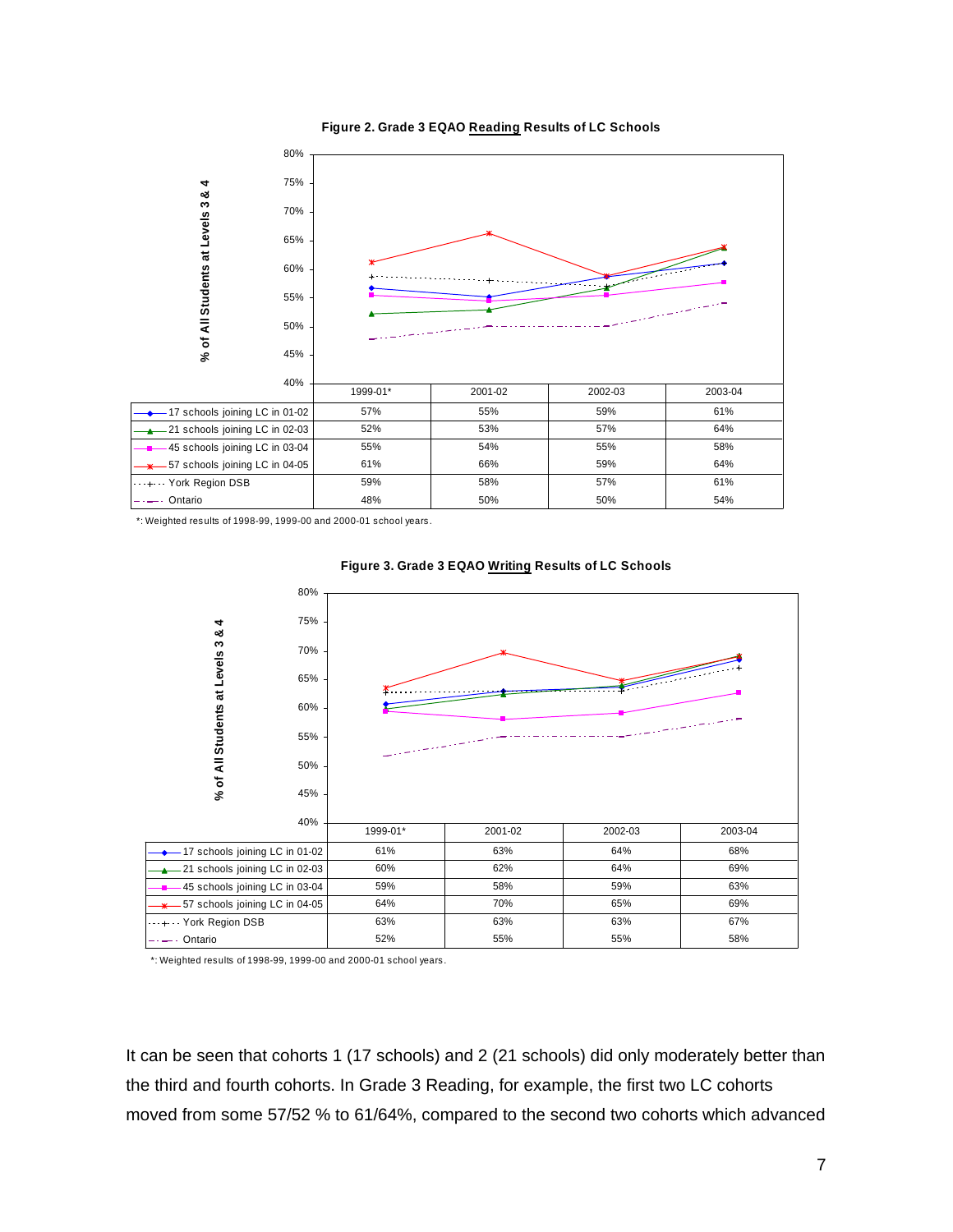from 55/61% to 58/61%. Very modest gains. Compared to the provincial average, York Schools as a whole moved from 59 to 61% compared to the provincial averages of 48 to 54%. Not very impressive. So what was happening and what are some of the possible explanations. Four possible explanations occur to us.

First, perhaps the model was not the right one, or the most powerful. We leave open this debate.

Second, it might be that the model has not yet had enough time to take effect. Cohorts 1 and 2 have been engaged only three years, and the largest cohorts have had little time –the 2003-2004 cohort of 45 schools has been involved for only one year, and for the largest group, 57 schools has not yet had a chance to see first year results as they began only in 2004-2005. Thus, 102 of the 140 elementary schools have been implementing the changes for a very short time.

Third, the results may indeed be impressive, given that the district is supporting an increasing number of students who are learning English as an additional language. The percentage of ESL/ELD learners that have reached the provincial standard on the EQAO assessments has improved over the past five years in reading, writing and mathematics (i.e., Grade 3 reading  $-34\%$  to 47%, Grade 3 writing  $-47\%$  to 63%, Grade 3 mathematics  $-$ 62% to 70%,). To hold one's own, and to move forward albeit in small steps, may be a significant accomplishment under these challenging conditions.

Fourth, perhaps there is more than meets the eye. We decided to examine more closely these seemingly rather average results given the effort of the district. And this is where we found "Diamonds in the details".

## **Diamonds are in the Details**

There are 13 specific components of the LC model which are embedded in figure 1. We wanted to know to what extent each of the 17 schools in Cohort 1 had implemented the core components of the model. The components are briefly described as follows:

1. Shared Beliefs and Understandings

Leaders in LC schools must not only believe and understand but "walk the talk" – and take action to demonstrate that they believe: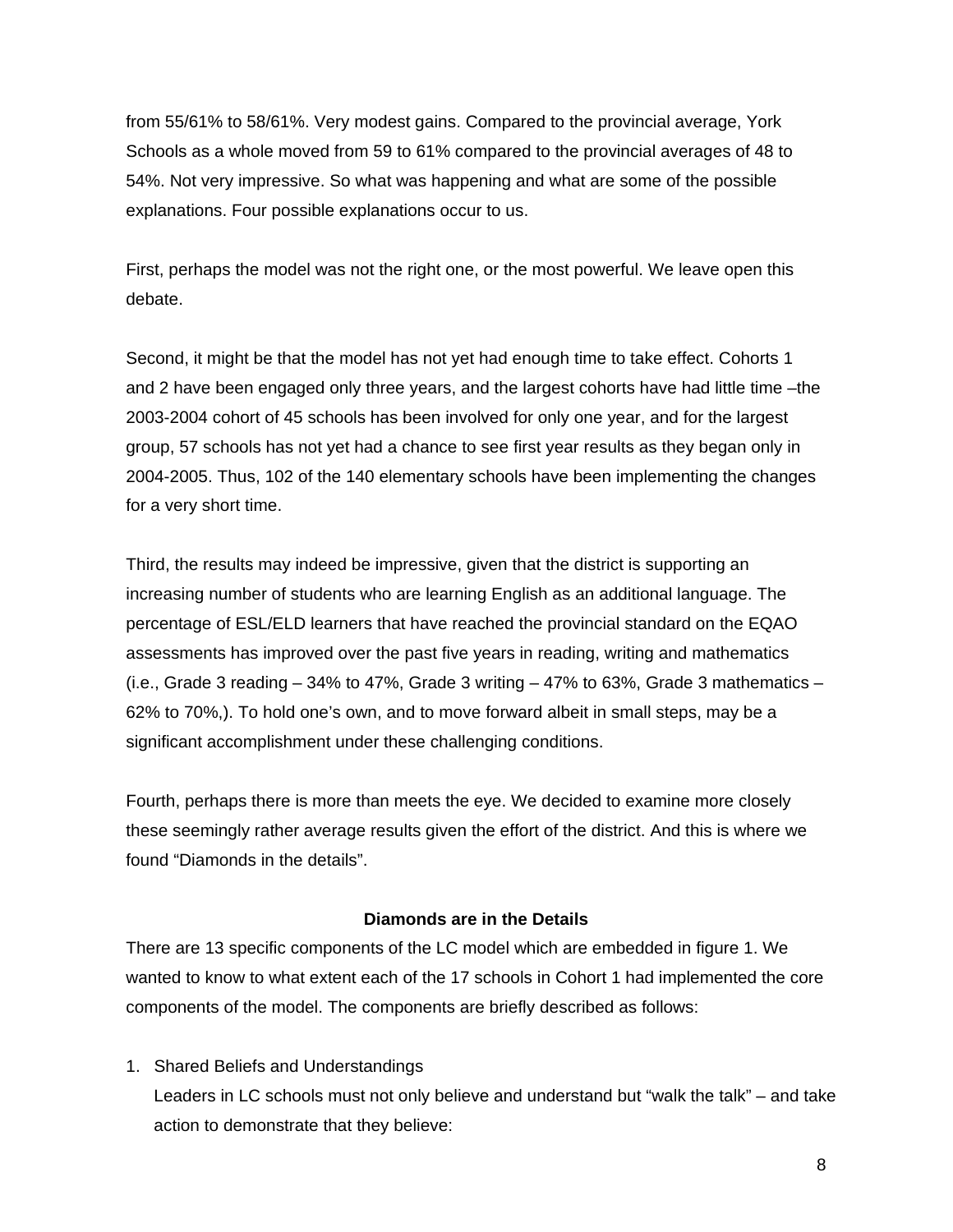- a) all students can achieve high standards given the right time and support
- b) all teachers can teach to high standards given the right assistance
- c) high expectations and early intervention are essential
- d) teachers need to be able to articulate what they do and why they teach the way they do (Hill & Crevola, 1999).
- 2. Embedded Literacy Teachers

This role was initially .5 Reading Recovery Teacher/.5 Literacy Teacher-allocated from within school staffing...now given to all schools, elementary and secondary, so that schools can be in LC without saying "impossible to find the staffing". The Literacy Teacher works along-side classroom teachers modelling/demonstrating successful literacy practice – it is not about withdrawing needy students from the classroom learning environment! Literacy Teachers model assessment literacy that drives Instructional Intelligence (Bennett, Sharratt, Sangster, 2003)…this is "putting the individual faces on the data" and taking action in the classroom.

In the selection of Literacy Teachers the following characteristics are key:

- a) strong interpersonal/facilitation skills to be classroom coaches;
- b) strong assessment and instructional knowledge in balanced literacy programming in classrooms;
- c) co-transformational leadership with administrators; and,
- d) being on-going lead literacy learners (Sharratt, 2004).
- 3. Timetabled Literacy Block preferably at least 100 uninterrupted minutes per day must be allocated in the morning to emphasize:
	- a) focused time on task on balanced literacy assessment and instruction;
	- b) no distractions, nor interruptions, such as announcements, field trips, assemblies during this dedicated literacy time; and
	- c) Literacy Teachers daily timetable aligns with the Literacy Block.
- 4. Principal Leadership

Principal's deep structural understanding of successful literacy practices in classrooms is key. Therefore, principals in LC committed to:

a) attending **all** regional literacy professional development sessions with their literacy leadership team;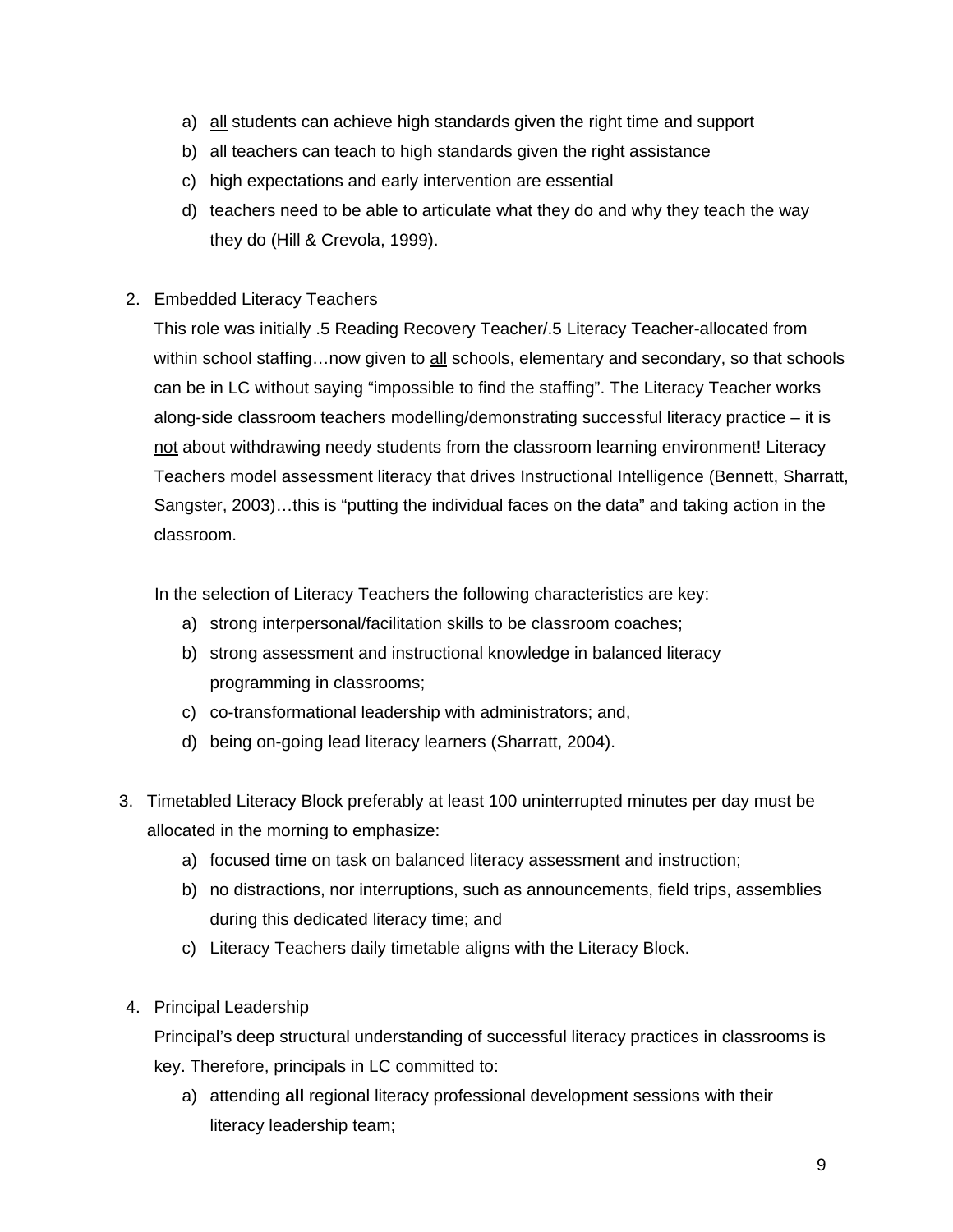- b) focusing on school data to improve student achievement; and,
- c) staying the course/maintaining the literacy plan, outlined in the school plan, until improvement is achieved.
- 5. Full Implementation of Reading Recovery (RR)

This program is essential to our literacy success not only in identifying the **lowest** children in every grade one class, but also in moving these lowest achievers to read and write at the average level so that they are able to benefit from good classroom instruction.

Principals must:

- a) select competent and experienced primary teachers to be trained
- b) support daily lessons supporting the lowest individual students; and
- c) commit to ensuring all children who need it have access to this individualized daily RR instruction.

# 6. Case Management Approach

In order to use data to drive instruction and select resources, we use a case management approach to:

- a) put individual faces on data so that teachers know which students need more support (daily guided reading within the classroom, booster group support, reading buddies etc.) constantly reviewing the data and updating students' progress;
- b) ensure that **all** teachers in the school have collective responsibility for **all**  students;
- c) develop tracking boards that are used to monitor student progress throughout the year (kept in a location that is a constant reminder to staff);
- d) use diagnostic and assessment tools such as PM Benchmark and DRA assessments (three times a year at school level – results sent to district research department once a year, in June to be analysed), effectively for in-school and district determination of "next steps". This helps to identify needs of each student but also to determine the needs of the system regarding professional development.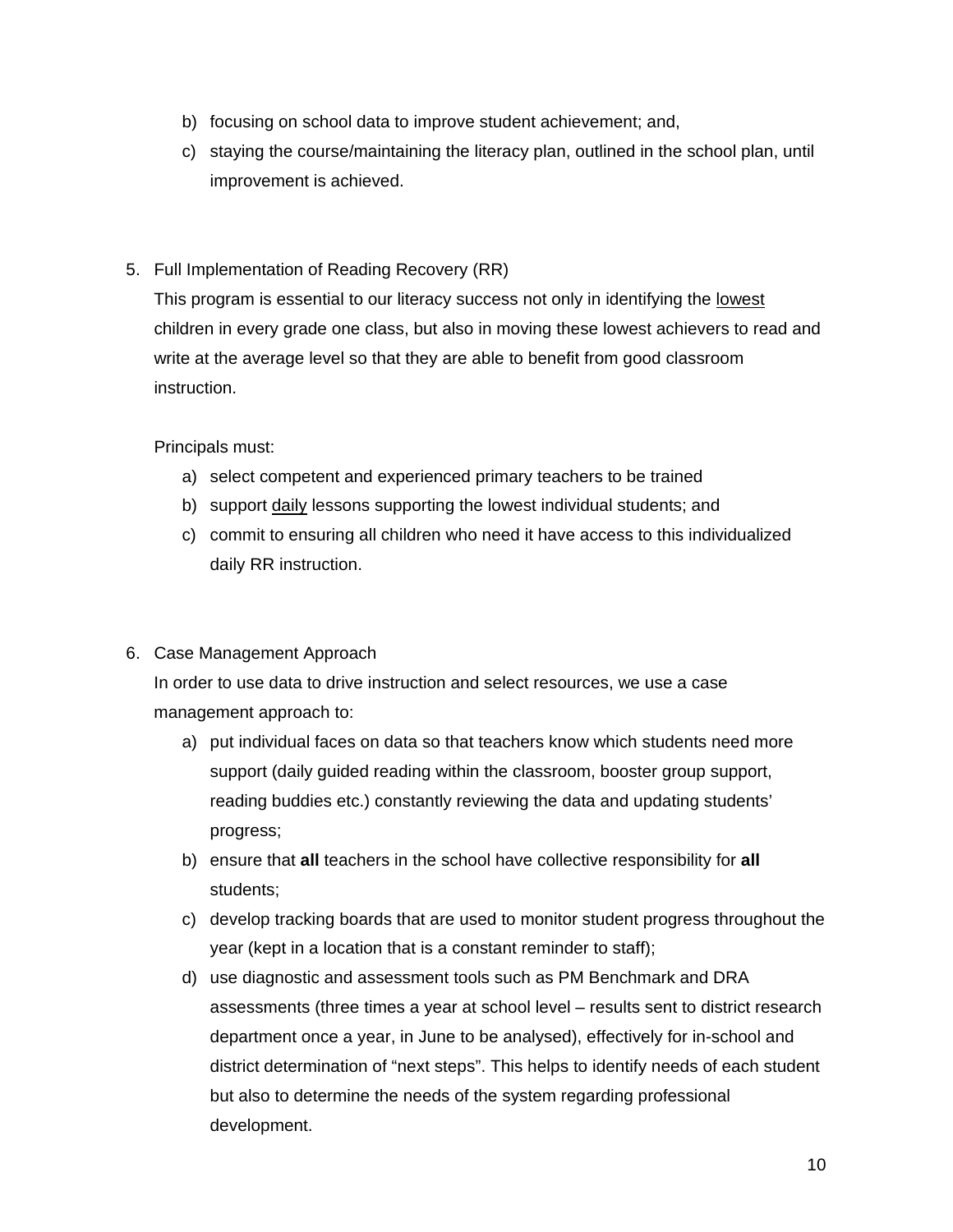# 7. Literacy Professional Development (PD) at School Staff Meetings

Principals committed to literacy PD at staff meetings by reducing operational items to memo format. They focused on weaving together Assessment Literacy and Instructional Intelligence as experienced in classrooms through the literacy lens. This in-school PD was always based on the school's own data that the teachers brought and worked from together.

# 8. In-School Grade Meetings

These weekly meetings focused on literacy achievement of individual students by using common assessment tools or exemplars so that same-grade teachers could come to common understandings of the expected standards across a grade level.

# 9. Book Rooms of Leveled Books

Principals and literacy teams established book rooms at primary and junior levels where Literacy Teachers have leveled books for classroom teachers' use in order to bring all students to the next reading level, Kindergarten to Grade 6.

# 10. Allocation of School Budget for Literacy Resources

Administrators and the literacy leadership team agreed to allocate budget for resources. These are recommended by district curriculum consultants at literacy content sessions for use with students and also with teachers on staff for book study, for example.

# 11. Action Research Focused on Literacy

School literacy teams posed questions concerning literacy and increased student achievement that related to their school data. They explored the answers together throughout the year. District staff provided four PD sessions during the year for Action Research teams as well as provided one thousand dollar grants per school for on-site work. As they had to write a report at year end that documented their journey, the school teams were highly accountable through this process. These reports were compiled into a Board report for use by other schools and at the district level.

## 12. Parental Involvement

School literacy teams worked towards establishing community-home-school relationships. Many teams reached out to establish pre-school literacy programs in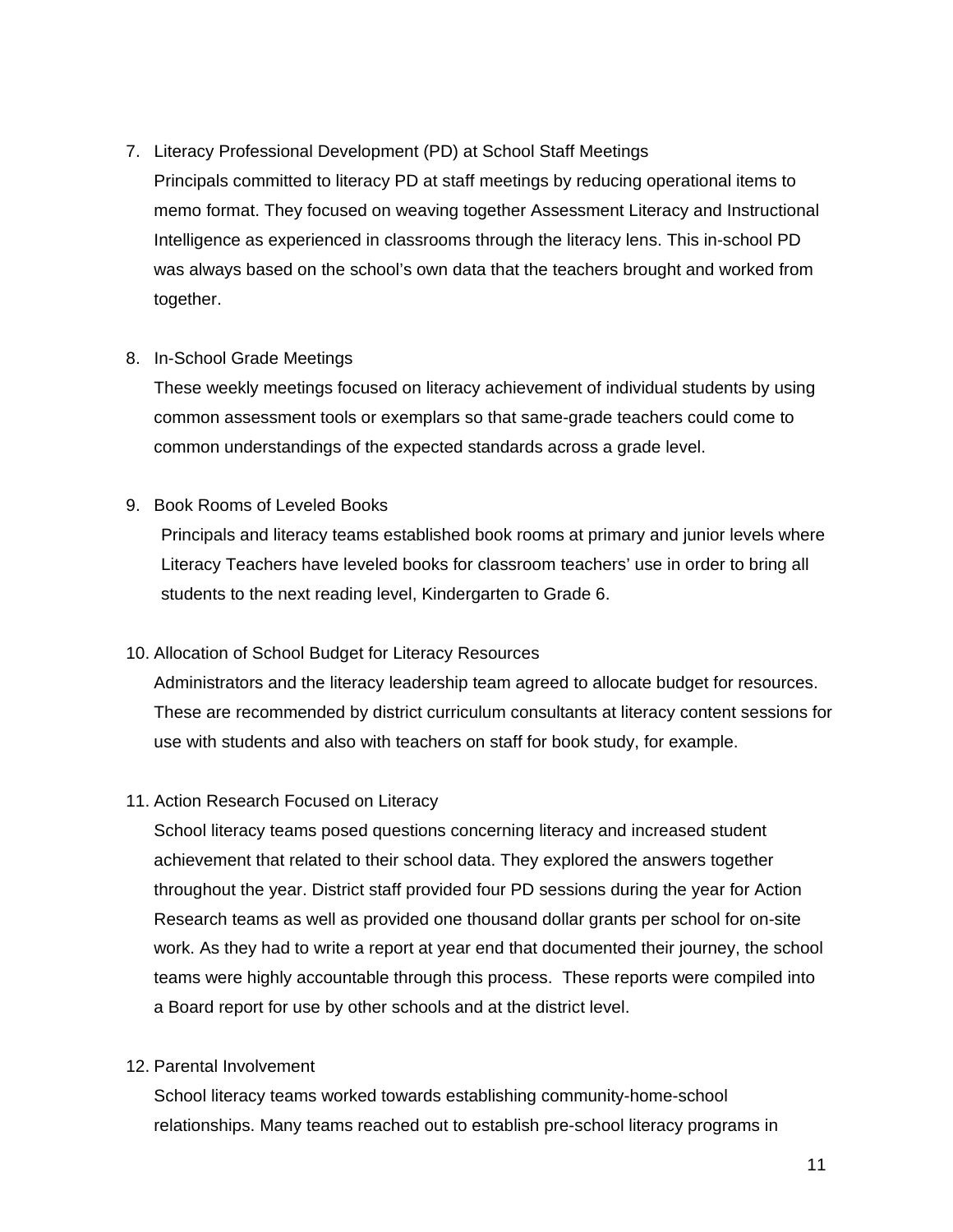community places, with teachers going out to community centres as part of school readiness programs (Sharratt, 2004).

### 13. Cross-Curricular Literacy Connections

Although the Literacy Collaborative began with a primary focus, all teachers, JK-8 in these schools began to discuss and then implement teaching literacy in the content areas across the grades.

With a view to determining the extent of implementation of the 13 components, we analyzed the annual reports from the 17 schools, and interviewed the two initial leaders of the initiative about which schools had incorporated the strategies more fully. We found that there were 9 schools which had consistently followed the above 13 specific components of the model. When we then compared their performance compared to other groups, the results were dramatic. Figures 4 and 5 show the outcome of this comparison.





**School Year**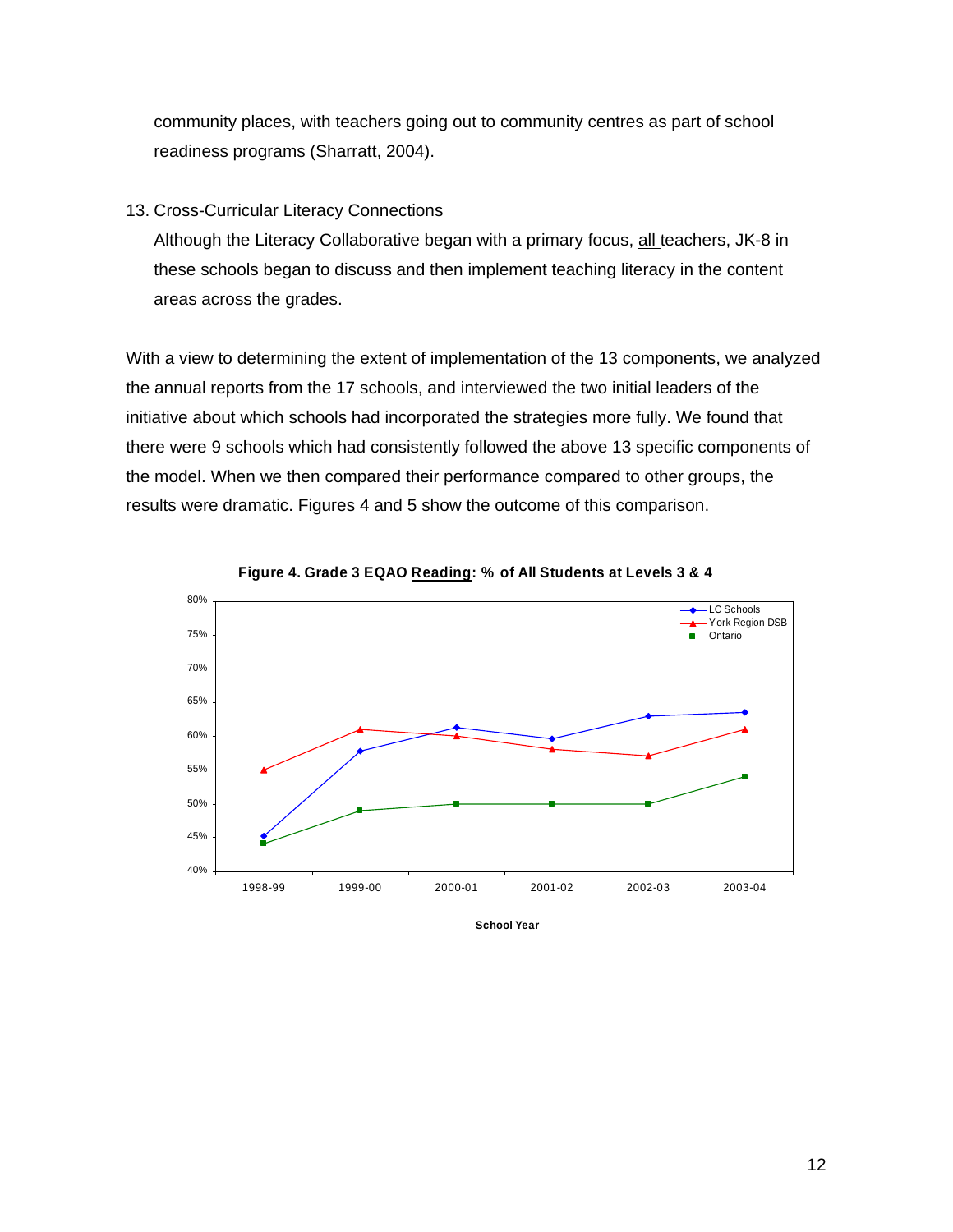

**Figure 5. Grade 3 EQAO Writing: % of All Students at Levels 3 & 4**

The 9 schools that implemented the above parameters consistently, despite being well below other York Region schools at the beginning of the strategy in 1998-1999, and despite being at the lowest end of the provincial average, outperformed both these groups within four years. For example, in Grade 3 Reading (Figure 4) the 9 LC schools were at 45% in 1998-99, and progressed above both comparison groups within two years and have remained above the other groups since then.

The explanation for better performance seems to lie in more careful attention to the previously discussed details of the LC model. These 9 schools that did especially well were initially among the lowest performing schools in the district yet they moved beyond the district average in a relatively short time. The explanation in our view is that these schools were led by principals and literacy teacher leaders who understood and committed with will and perseverance to the specifics. For example,

- a. the 9 school leaders clearly understood the model and most importantly lived the Beliefs and Understandings in the design;
- b. the 9 school leaders clearly understood that they needed to do **all** the above parameters – all 13;
- c. the 9 school teams did constant self-evaluation, striving for alignment of the beliefs and understanding among the Principal, Literacy Teacher, Reading Recovery teacher and Special Education Resource Teacher (SERT). This involved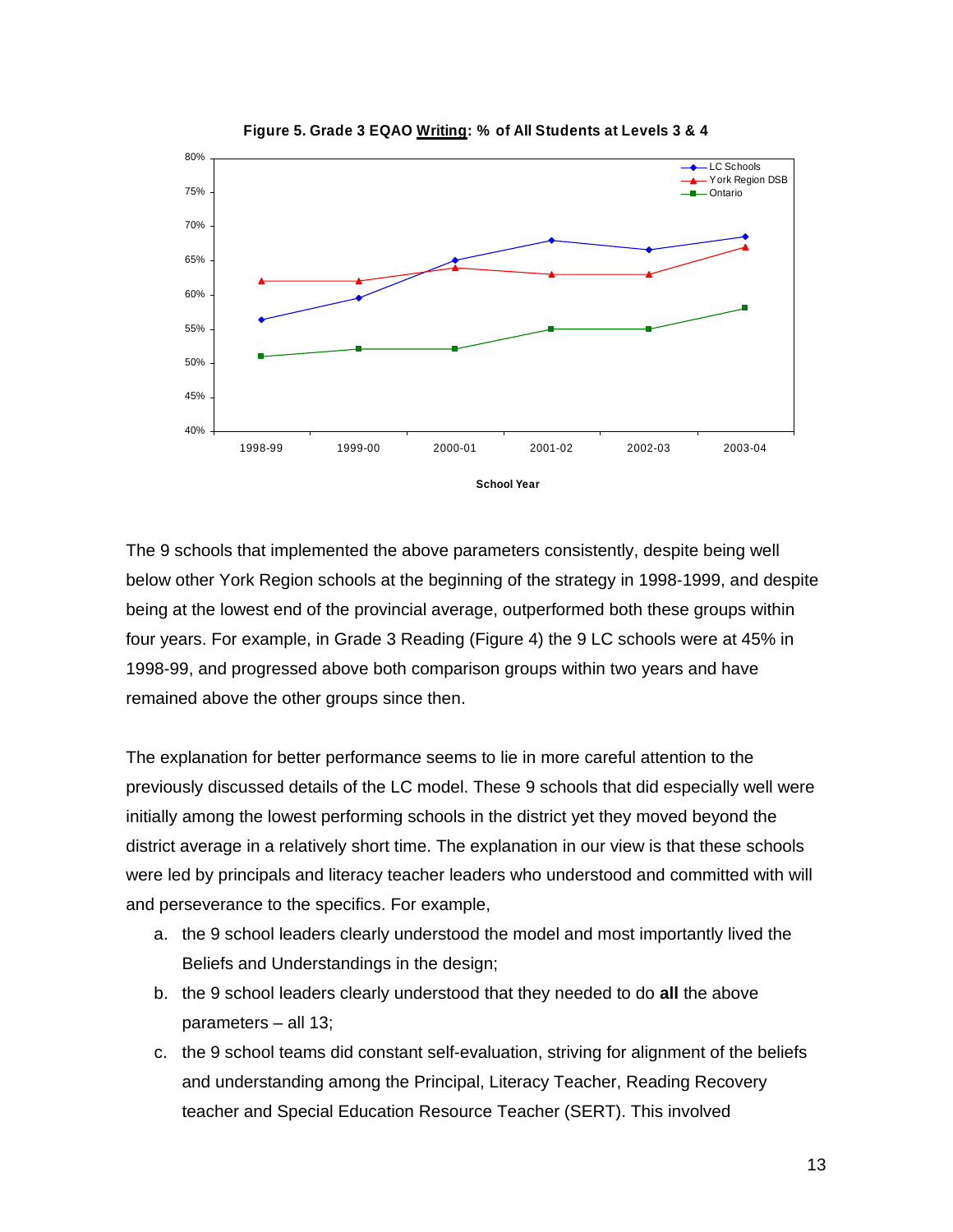"accountable talk" and corresponding action in an on-going way during the school day; and

d. competing priorities in the school and from some district leaders made choices difficult to "stay the course", but again these leaders did not let the "distracters" divert their energies and focus.

We have, then, an explanation to the mystery of lower than expected overall results, but what can we make of it? First, we are learning that effective change involves far more precise and detailed work than we thought (for elaboration of what it takes to achieve breakthrough results i.e. results for all see Fullan, Hill and Crevola, in press). Second, 9 of 17 is not a bad percentage for starters. And we expect that the schools in the other cohorts will sort on how well the components of the model are being pursued with diligence and perseverance. Thus we have the makings of a critical mass of leaders. We may not be far off a tipping point to achieve system change, although we think that the current state of affairs is fragile, albeit potentially strong.

We then pushed further to see how widespread the support for the model and for associated change was. In April 2005 we conducted a survey of all school teams (principals, literacy teachers, and SERT's) from all schools in the district—a total sample of the response rate was an impressive 76%. or 387 respondents. We asked these school leaders questions pertaining to the effectiveness of the LC strategy. The responses were overwhelmingly positive. The percentages below refer to those who reported "somewhat" or "great impact" with respect to the question asked:

1. The Literacy Collaborative has **provided teachers with a wider range of teaching strategies (89.5%)** 

## **Survey respondents commented…………………**

*This is the initial exposure many teachers have had to strategic teaching of reading sheets – so the learning curve is great. But we've made pretty good progress – have established a book study, guided discussion of teaching practices – teachers are experimenting with variety of strategies in reading. We still have a lot to learn.* 

*It has given me personally a huge boost in literacy instructions practices. I feel our school is still in the beginning process with some individuals well into the process* 

*This initiative has had a profound effect on classroom teaching and student achievement. Thank you!* 

*Has focused conversations on student improvement and use of effective strategies*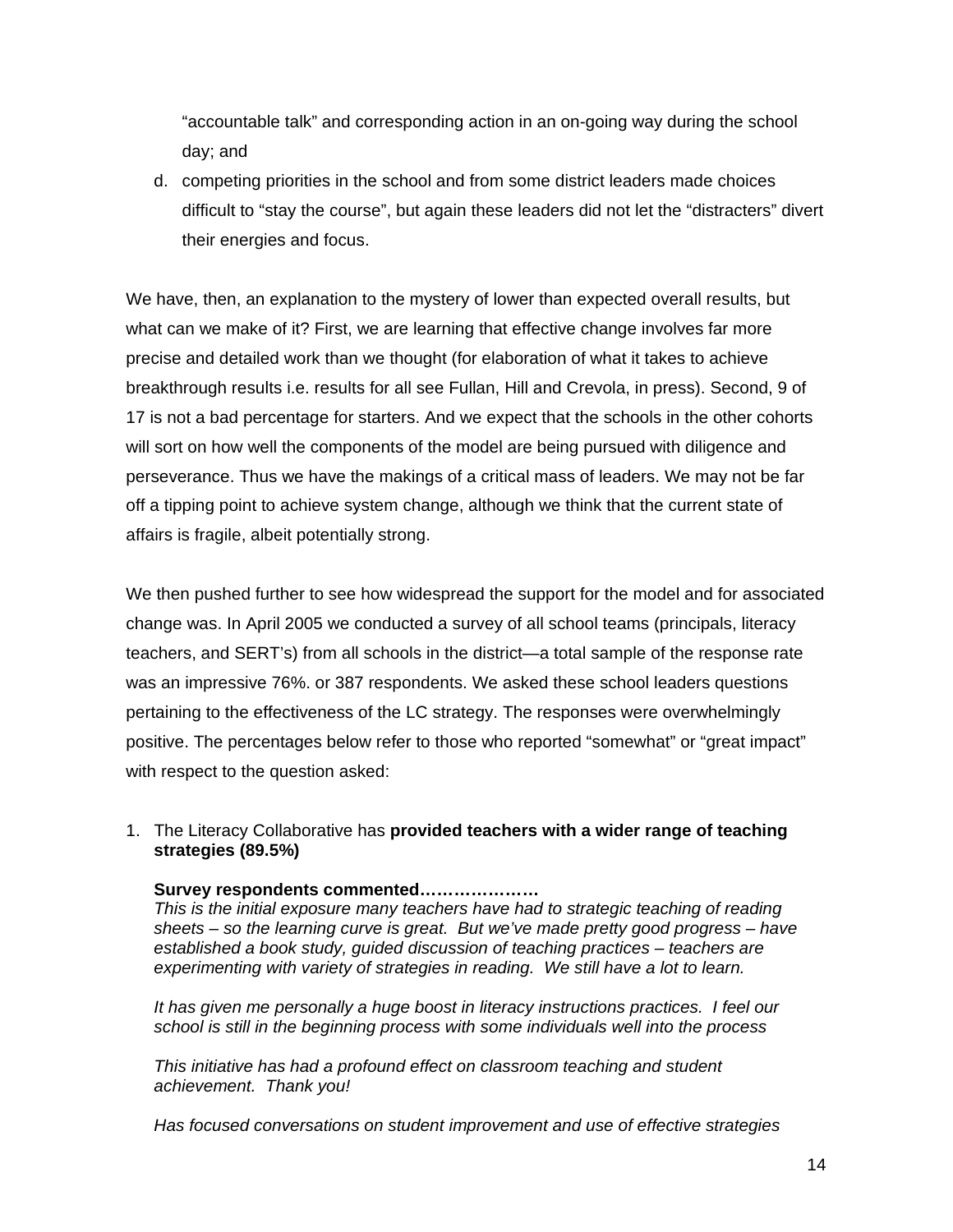*Provided a greater opportunity for the staff to have a greater understanding of literacy strategies* 

*There has certainly been an impact on instruction and professional learning in terms of scheduling a mandatory reading block (class graded reading) and allowing teachers to voice opinions and collaborate but teaching practices and beliefs must be refined.* 

2. The Literacy Collaborative has **helped teachers and administrators ensure that adequate resources are available to support students' learning. (78.3%)** 

**Survey respondents commented…………………**  *Providing ongoing great information about appropriate resources It has provided a clear focus and resources.* 

*It has fostered discussion using common language – focused on providing adequate resources* 

3. The Literacy Collaborative has **raised the expertise of the teachers within their schools. (87.7%)** 

#### **Survey respondents commented…………………**

*I believe that it has a huge impact on literacy instruction and wish that this role and mentorship was available when I began teaching.* 

*Made teachers more reflective about their own teaching experiences.* 

*Provided many opportunities for professional development for all staff* 

*The Literacy Collaborative has helped to create more consistent teaching practices in our classrooms. Now that teachers must use specific evaluation methods at the beginning and end of each school year we are better able to track students learning and take ownership of all the students in our school. We speak the "same language". We have more time to be reflective about our teaching practices.* 

### 4. The Literacy Collaborative has **increased the school-wide focus on literacy. (94.6%)**

#### **Survey respondents commented…………………**

*It's created an opportunity to teach teachers our new learning's by creating the time for a literacy coach. Drives the school plan towards literacy therefore aligning practices and having a narrower focus so you can accomplish your goals.* 

*The collaborative has allowed for PD at staff meetings and sharing of resources with all teachers. All teachers involved in PD are getting the same message and may feel more competent and up to date with literacy language.* 

*It has sparked energy and enthusiasm from participants which has in turn brought better focus to the school. Leadership has been developed at many levels.* 

*Shift away from primary focus to junior focus – need to bring divisions together for assessment, tracking, etc.*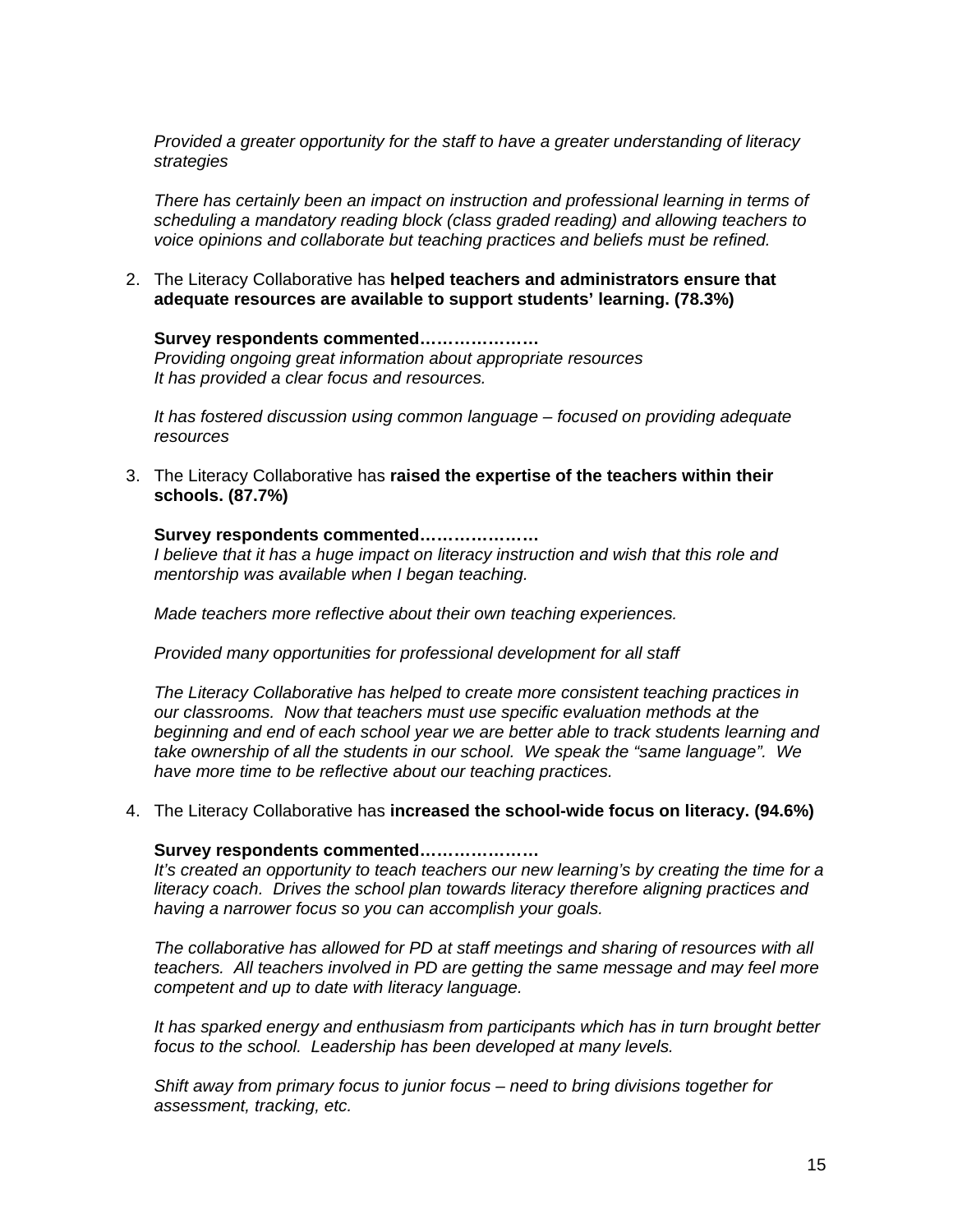*Focused and aligned school plan.* 

5. The Literacy collaborative has **clarified the role of all teaches in support of literacy instruction. (78.2%)** 

## **Survey respondents commented…………………**

*As a new school, we have implemented from day 1 (and before – in hiring of staff) our school-wide focus in literacy and our intended participation in LCP. (We were previously involved at former school.) This has allowed us to create a professional learning community "attitude" from the ground up. The LCP allows us as leaders to continue to grown professionally and in turn impact our colleagues in this area. In turn, our students will be impacted.* 

*It has provided a wealth of knowledge and resources that have been shared with staff. This in turn, has elevated the awareness of how important literacy is and that the teaching of literacy is a shared effort that everyone is responsible for.* 

*Atmosphere of collaboration has been fostered.* 

*Staff are more focused on literacy. They are beginning (in the junior division) to use data to support instruction. The primary division is very supportive. Focus on literacy PD in staff meetings is moving us forward.* 

*It has impacted us greatly because it provided purposeful and meaningful strategies with which to influence our schools and provided springboard for discussion and change.* 

*More teachers are talking about literacy as the cornerstone of their programs.* 

6. The Literacy Collaborative has **provided more attention and assistance to students at risk. (82.9%)** 

### **Survey respondents commented…………………**

*The literacy collaborative has impacted literacy instruction by not allowing "at risk" students to slip through the cracks.* 

7. The Literacy Collaborative has **helped students at risk become identified earlier. (79%)** 

### **Survey respondents commented…………………**

*It has provided an opportunity for us to look at the needs of students at risk and develop a plan to address issues.* 

*This has helped us identify the "at risk" students at our school and provide needed support to help them meet with success.* 

8. The Literacy Collaborative has **helped the school raise literacy expectations for all students (90%)** 

## **Survey respondents commented…………………**

*It has focused attention to assessment driving program and reinforced the importance of a wide emphasis on literacy in all areas.*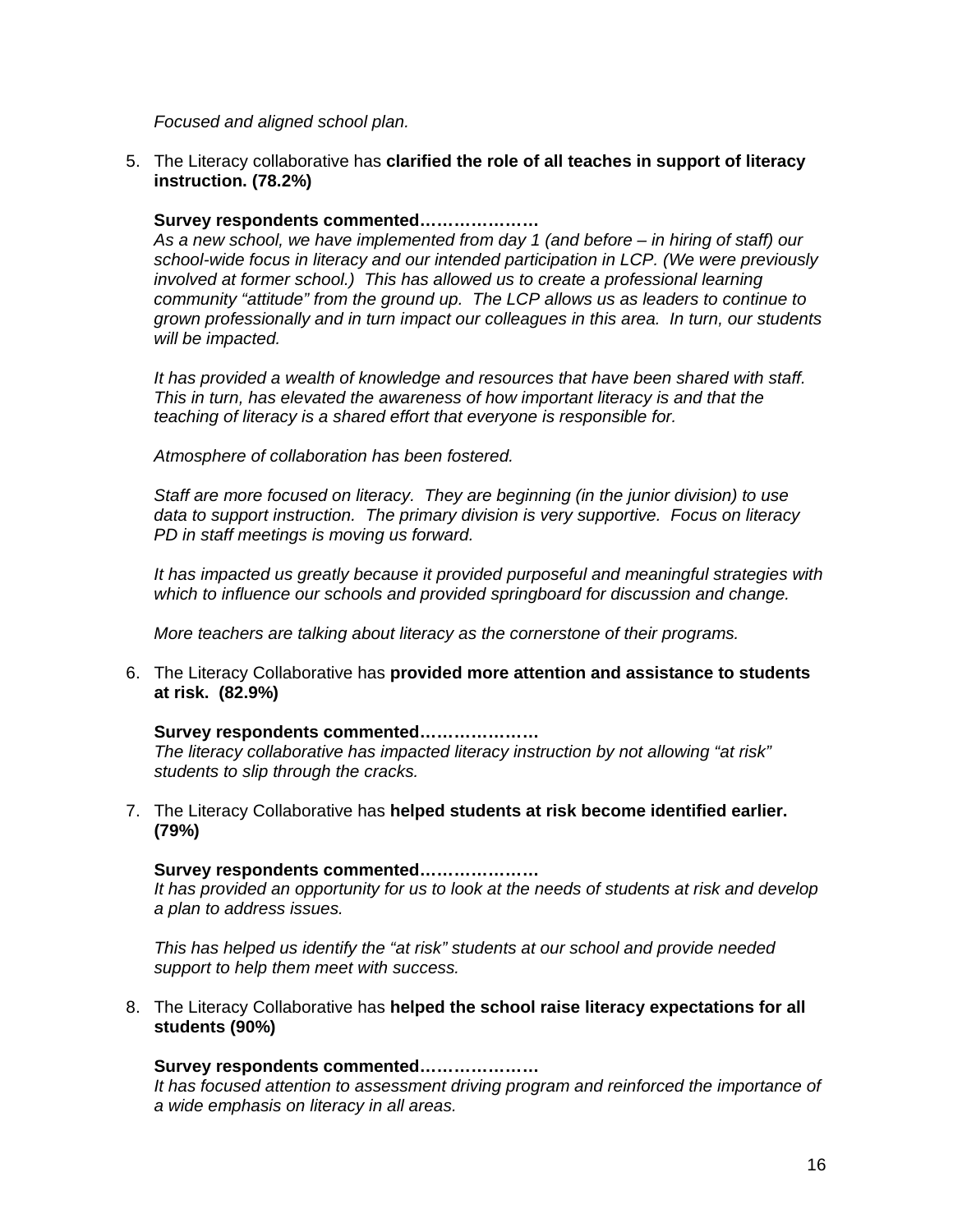*The literacy collaborative has impacted literacy instruction in my school by making teachers aware of the importance of literacy in all curriculum areas. As well, teachers are learning that it is their responsibility to become professional learners who understand that all children can learn.* 

9. The Literacy Collaborative has **produced more consistency and continuity in literacy instruction across different subject areas. (74.5%)** 

**Survey respondents commented…………………** 

*Introduced and re-introduced many strategies that support literacy across all subject areas.* 

*It has forced literacy to become a priority, which was necessary. We now have a focus to work from.* 

*Given us a common focus, tools/strategies to accomplish goals and we are moving forward as a team. Having staffing for literacy teachers has allowed us to support teachers and mover forward.* 

*I think it has greatly impacted literacy instruction. We share our learning with our staff. The time for professional learning communities/greater collaboration has to be supported in our schedules at times.* 

*Given many processes to use with staff to deliver the constant message that "all students can learn".* 

*It has provided us with a common ground and a common direction for our whole school to follow.* 

10. The Literacy Collaborative has **ensured that the school is organized around the learning needs of students. (80.1%)** 

**Survey respondents commented…………………** 

*I believe that our participation has positively impacted literacy instruction. As a new school, it is helping to build a framework (ground work by which we can approach our literacy work in coming years).* 

*The LCP has greatly influenced literacy instruction – guided reading, modeled reading/shared reading to teach comprehension strategies is happening in all classrooms. We are going to focus on writing next year. For most of the last 3 years we have had collaborative grade meetings for grade partners to share/work together in planning strategies for at-risk students, issues around guided reading, etc.* 

*Very positively, provided framework/common language/more focused action plan to meet needs of students.* 

11. The Literacy Collaborative has **fostered a more positive attitude among staff regarding the teaching of literacy. (85%)** 

**Survey respondents commented…………………**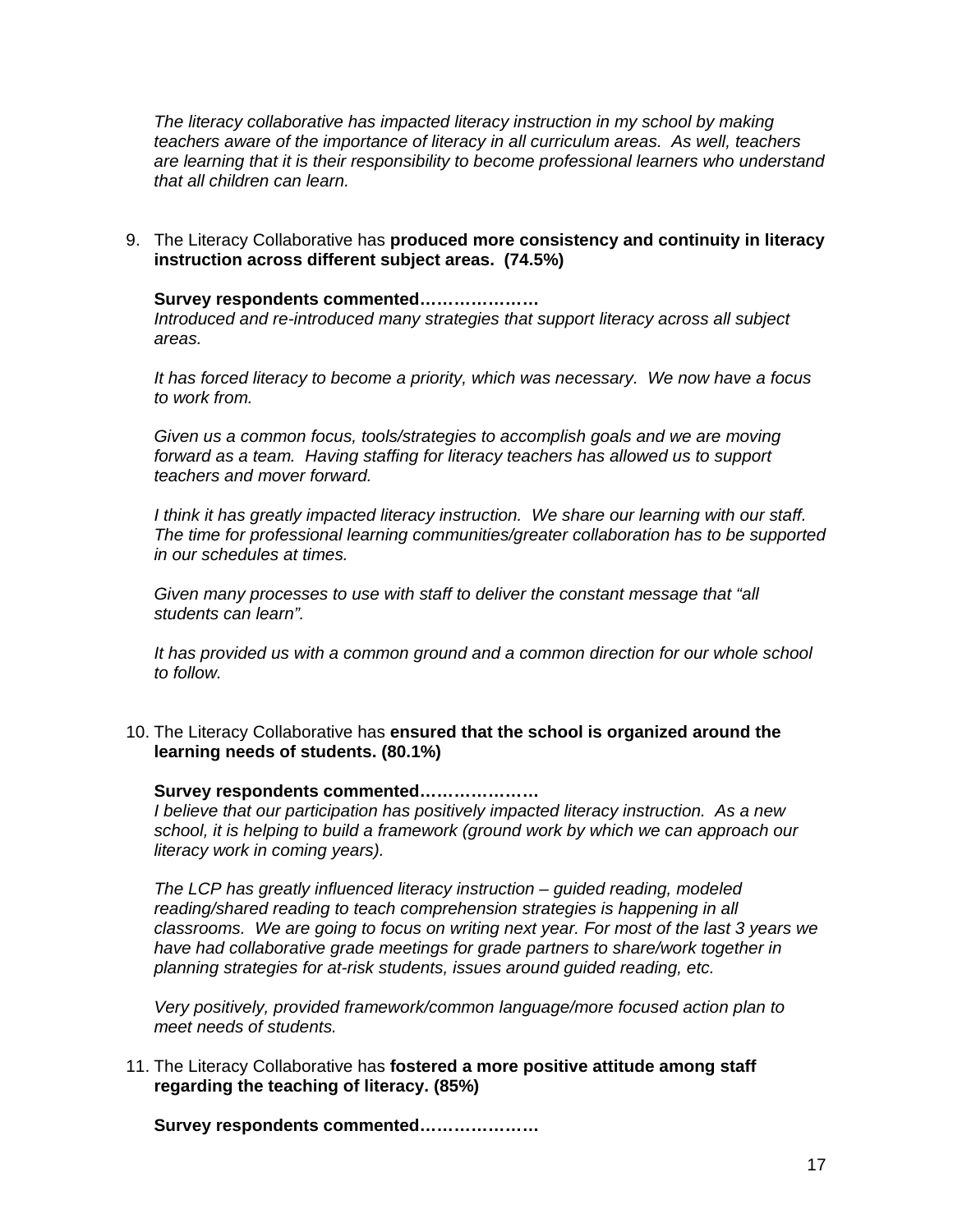*It has had a great affect, especially in the creation of and staff participation in a literacy learning team. We have focused our concerns used assessment to drive our instruction (i.e. Listening Comprehension), and establish a real sense of collaboration community. We have produced strategy packages for all staff to use, and have fostered a positive attitude, re: teaching of literacy.* 

*It has had an incredible impact because it has underlined our focus on literacy especially when it's district, admin, teachers together.* 

*We are more aware of Board expectations, good teaching practices, the need to use data to drive instruction, the need to view all students as learners, to fine tune our skills as literacy teachers.* 

*Helped established a learning community – increased level of trust and collegiality of staff.* 

*The literacy collaborative has brought the staff at the school together as a more cohesive team with similar academic goals.* 

12. The Literacy Collaborative has **involved individual teachers in sharing expertise and effective practices with teachers from other schools. (68.7%)** 

## **Survey respondents commented…………………**

*It has brought our school together with another school in our community. We planned a writing lesson and brought examples together to discuss strategies to help students with some weaknesses.* 

*I enjoy the networking opportunities with other schools to hear how their school is handling/setting up and gathering more options for our school.* 

*It gives us opportunities to interact with other schools and devise plans and ideas we might not have thought of otherwise. We always come energized with great new strategies and ideas to try.* 

*It has people talking about their teaching practices.* 

*It has had a positive approach/impact because it has provided common professional development that can then be shared back at the school and in the family of schools.* 

*Sense of belonging to a system that was moving in the same direction* 

Our conclusion is several fold. First, there is widespread support throughout the system for the model and the strategy being pursued which could represent a tipping point for breakthrough change. On virtually every item, 8 or 9 out of 10 respondents report widespread and beneficial presence and press for literacy across the school and district. Even on the demanding matter of lateral capacity building across schools (sharing effective practices between schools), 69% indicate that this is occurring.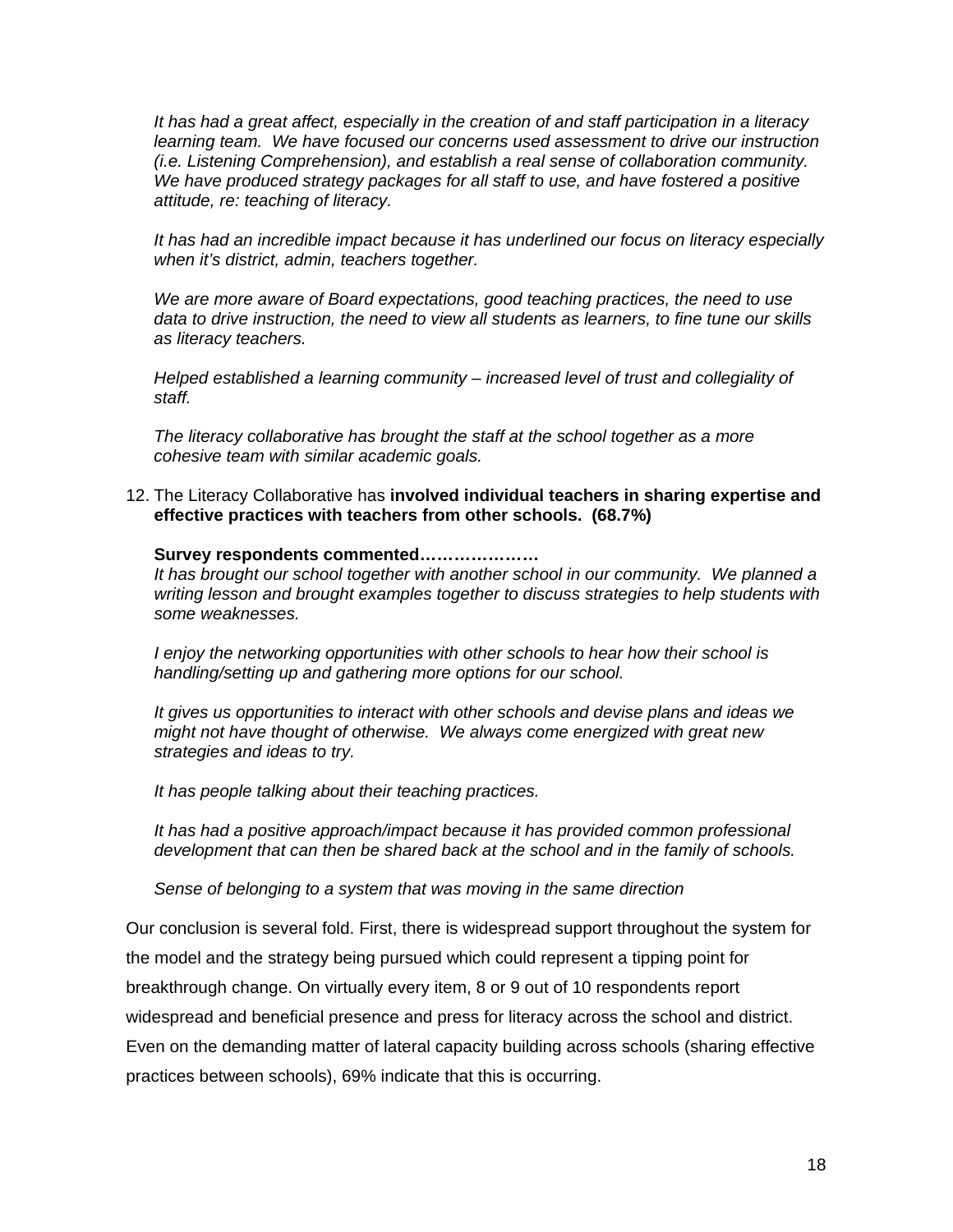Second, we endorse one of our basic change findings namely, that shared vision or ownership is more an *outcome* of a quality process than it is a pre-condition. You have to develop shared vision. Related, we also know from our change work, that to a certain extent, behavior change often precedes change in beliefs. We think that survey participants have had new experiences and it is this that has made them more positive.

Third, the work requires much more precision and focus than we or others thought. For example, in the 9 vs. 8 school comparison involving the first cohort, there was not much difference in the attitude of the school leaders. In the 8 less than effective examples, the "hearts" of the school leaders were in the right place. It is not surface beliefs that matter but rather commitment, staying the course, and detailed know-how that comes from learning by doing and reflecting on practice.

In short, when we get to a more fine-grained analysis, we see that it is the details that count. In turn, this means we must develop strategies that help school leaders experience and learn more about how precisely to engage in continuous improvement in classroom practice. Such leaders conceptualize and carry out their roles with ever increasing precision and commitment. They can walk the talk as well as talk the walk.

### **Next Steps**

There are essentially three broad themes that we believe are necessary to go beyond where we are—staying the course, becoming more specific, and widening the sphere of involvement.

Staying the course means holding the focus and the existing model. We saw that the intensive involvement of most schools is only recent, yet there is widespread support for the direction undertaken. LC is an approach which means that the model is a learning one, participants continuously learn by doing. Staying the course, for example, means more intensive learning about focused balanced literacy practices, early intervention, and parental and community involvement and ownership. Above all, staying the course means that leaders across the district—school and district levels—understand that they are at the early stages of an improvement strategy that requires ever increasing attention on the ground.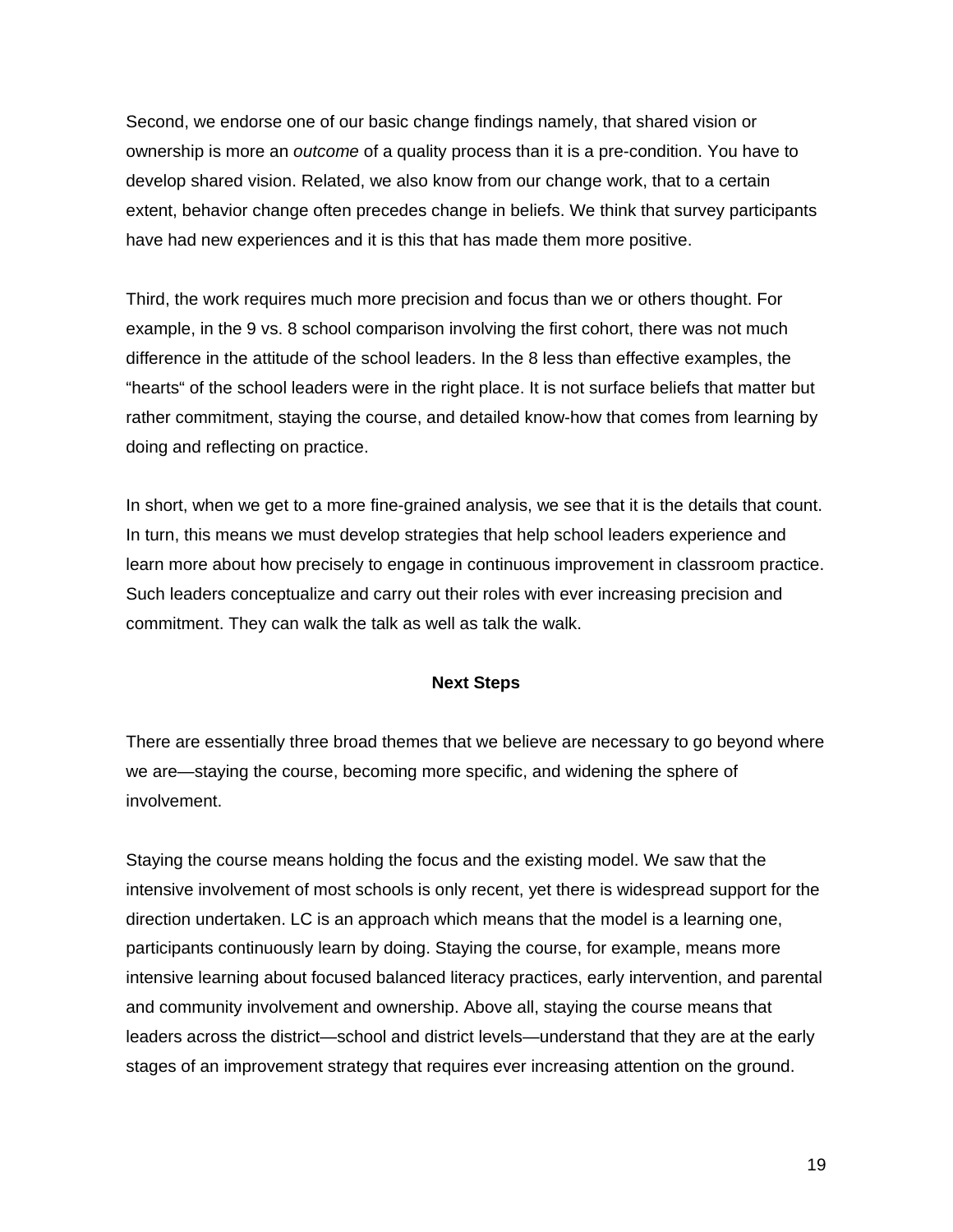Second and related, precision and detail are key. Therefore, new strategies are needed which increase the specificity and the opportunity to learn in context – more precise and intensive literacy support for selected schools will be needed. For example, during the 2005/2006 school year, 27 elementary schools and 6 secondary schools will receive intensive school-based support focusing on improved student achievement in literacy. The schools to recive this additional support have been selected according to needs indicated by patterns in EQAO results, using a sophisticated analysis of socio-economic factors by the YRDSB Research Team (Zheng, 2005) and analyses from supervisory officers using contextual knowledge about the schools. Each of the 33 schools identified for intensive support will receive assistance from two curriculum consultants and leadership from one curriculum coordinator, who will work directly with the school administrator and Literacy Teacher in each school to extend school-wide capacity for improved student achievement in literacy as defined by each school's plan for continuous improvement.

In preparation for this intensive support, curriculum coordinators met with the principal and Literacy Teacher of each school selected to clarify the focus for literacy support, using a carefully developed diagnostic tool to assessment not only needs but status of school results and perceptions of administrators, Literacy Teachers and community.

Guided by a curriculum coordinator, each consultant team will meet weekly with the principal and Literacy Teacher to facilitate ways of going deeper in literacy teaching and learning…always guided by the school's data. The teams will put "faces on the data" and drill down to make the assessment and instructional strategies become more public and precise for the teachers (always working with the principals and Literacy Teachers). Monthly meetings will be held with the field superintendent and curriculum coordinators to track and monitor school progress as well as consolidate learning and next steps.

Additional strategies that will lend themselves to greater precision include targeted "Literacy Walks" in which school teams observe the work of others and explain their own detailed work to participating groups, external to the school groups. Similarly, action research will be another strategy fostering teachers' inquiry at a deeper level. Thirty-nine schools have applied for the Action Research grants from the curriculum department for 2005-2006. This is a marked increase from other years. This work is essential for embedding improvement in schools. Self-reflection at the school and classroom level on "What works, what doesn't work and what can we do differently" feeds into greater precision about literacy implementation

20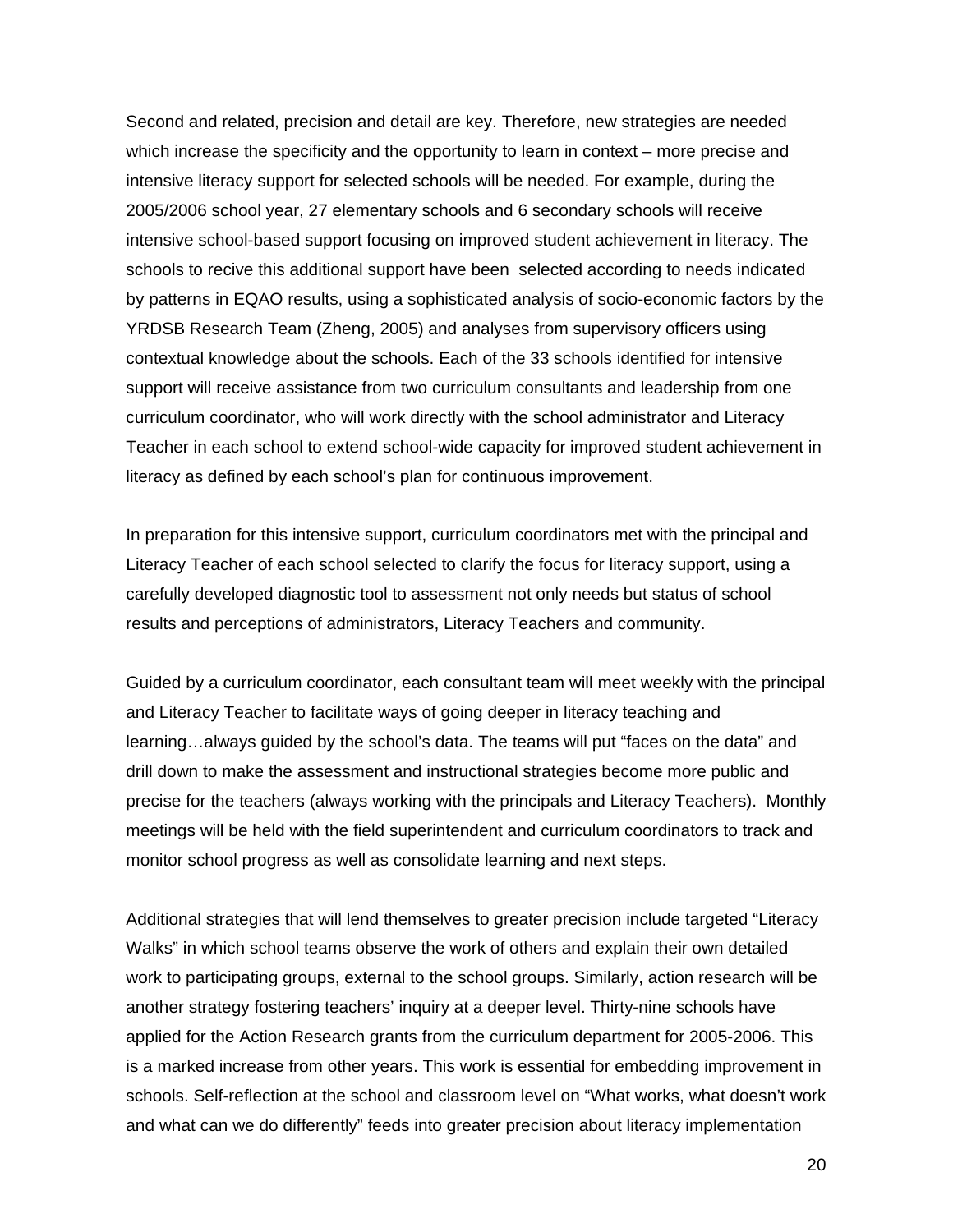and improvement. Annual reports, presented to teams across schools and to district staff, will be part of the process. All Intensive Support Schools will be expected to have an inquiry/Action Research question by 2006-2007.

Third and finally, extending the net of learning outside the district is a new strategy for accessing ideas and contributing to the development of others. For the 2005/2006 school year, the York Region District School Board has received a special funding allocation from the Provincial Secretariat to support the expansion of the Literacy Collaborative program to include the involvement of leadership teams from 10 other regional school boards. The districts involved in this journey will join York Region administrators and teachers to take part in change leadership training sessions in order to address knowledge, skills, structures and strategies that promote region-wide literacy capacity-building. These will be led by curriculum and OISE/UT research staff. The general notion is that districts develop best in the long run if they take the intellectual (knowledge based) and moral (commitment to the system as a whole) stance that it is their responsibility to learn from other districts and to contribute to the learning of other districts.

In sum, there is more to getting it right than meets the eye. The experience of York Region is instructive in that it shows that you can accomplish a great deal in a short period of time, but that this really just represents the beginning of a much deeper journey which has only just begun.

The goal of district-wide reform is to transform the culture of the district at the school and district levels—vertically and horizontally in terms of how schools relate to the district (and vice versa) and to each other. We see in this work that the movement is from a we-they orientation to a we-we commitment. Classroom teachers begin to identify with "my school" not just "my classroom"; school staff develop commitments to "my district", not just to the narrower "my school".

Once the new culture reaches a critical mass, we believe that sustained district-wide reform will be within our grasp. In other words, as system capacity increases, given efforts yield greater return because the whole system gets better at what it does. The extraordinary becomes possible without superhuman effort. And when this happens, continuous improvement on a large scale becomes a reality.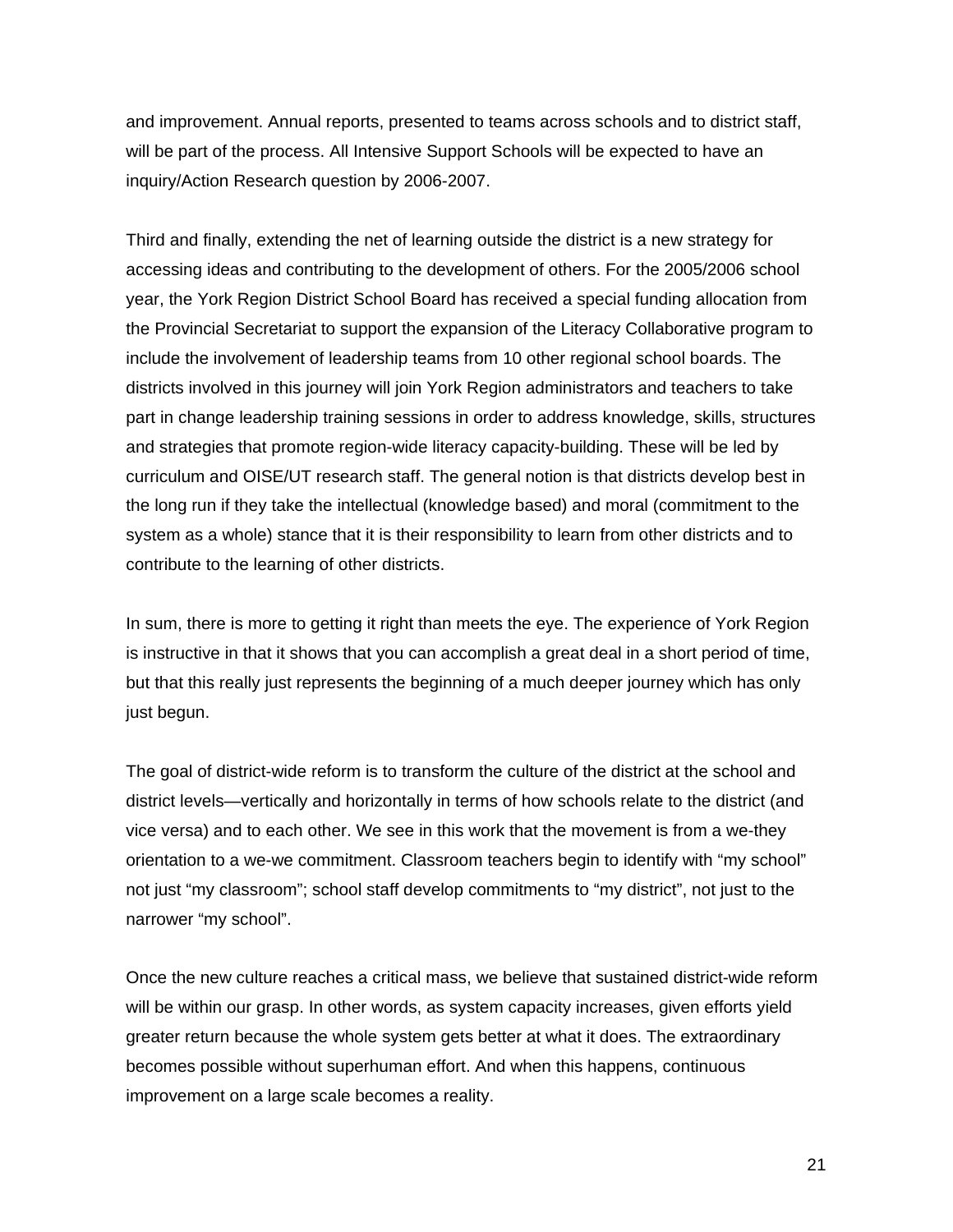### **About the Authors**

 Dr. Lyn Sharratt is the Superintendent of Curriculum and Instructional Services in the York Region District School Board, north of Toronto, Canada. She has taught in 3 other School Districts as well as having been an Associate Professor at York University, preservice program; Executive Assistant, Professional Development, with the Federation of Women Teachers' Association in Ontario; and Director of Curriculum at the Ontario Public Schools Boards' Association working with elected trustees across the Province of Ontario. She has written many articles on Technology Implementation, School Improvement, Change, Leadership Development and Increasing Student Achievement through Literacy. She is an Associate at the Ontario Institute for Studies in Education, University of Toronto.

 Dr. Michael Fullan is the former Dean of the Ontario Institute for Studies in Education of the University of Toronto. Recognized as an international authority on educational reform, Michael is engaged in training, consulting, and evaluating change projects around the world. His ideas for managing change are used in many countries, and his books have been published in many languages. His recent books include The Moral Imperative of School Leadership, Leadership and Sustainability, and Breakthrough (with Peter Hill and Carmel Crevola, 2005). In April 2004 he was appointed Special Adviser to the Premier and to the Minister of Education, Ontario, Canada.